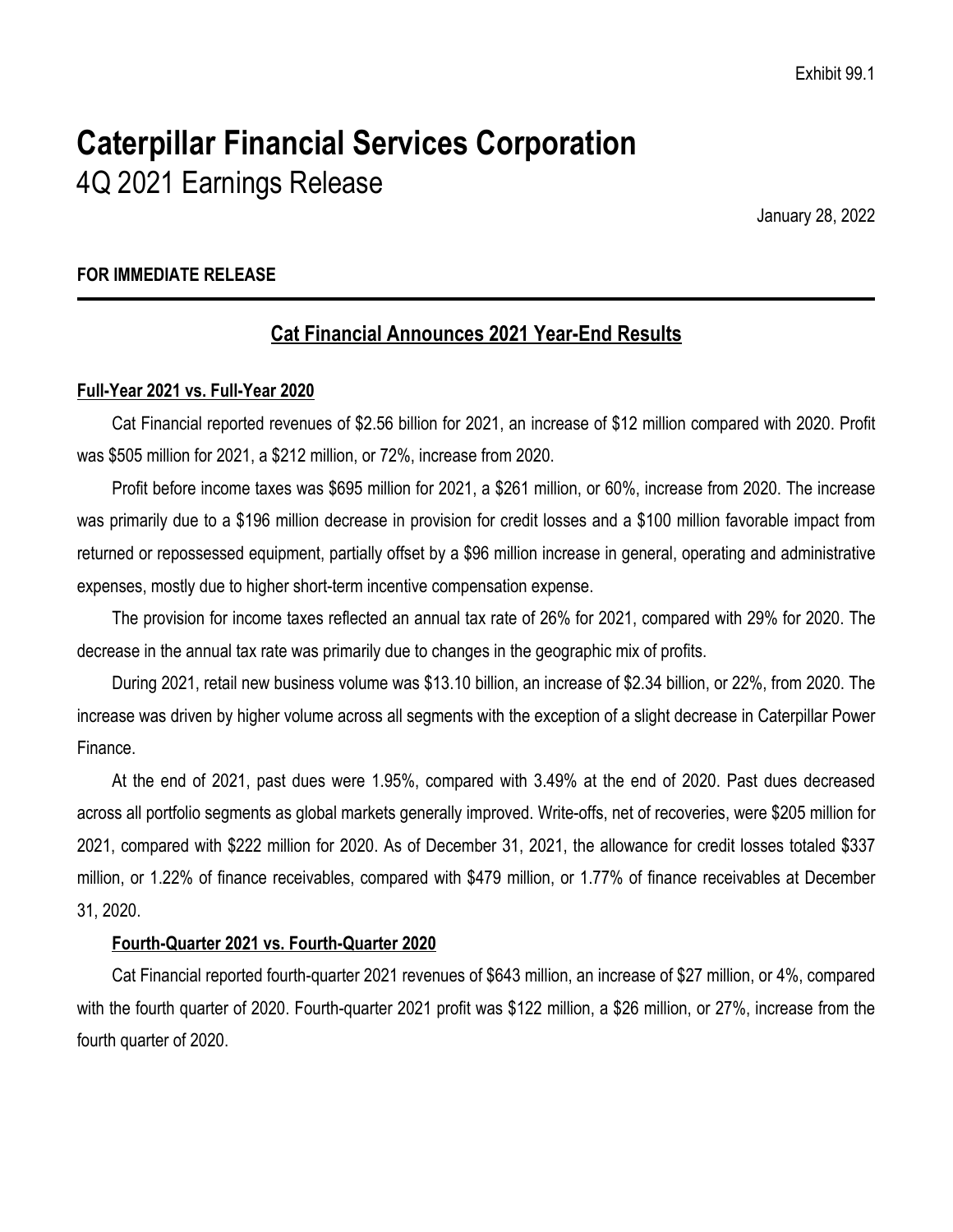Fourth-quarter 2021 profit before income taxes was \$179 million, a \$57 million, or 47%, increase from the fourth quarter of 2020. The increase was primarily due to a \$53 million favorable impact from returned or repossessed equipment and a \$39 million decrease in provision for credit losses, partially offset by a \$33 million increase in general, operating and administrative expenses, mostly due to higher short-term incentive compensation expense.

The provision for income taxes reflected an effective tax rate of 30% in the fourth quarter of 2021, compared with 20% in the fourth quarter of 2020. The increase in the effective tax rate was primarily due to changes in the geographic mix of profits.

During the fourth quarter of 2021, retail new business volume was \$3.42 billion, an increase of \$313 million, or 10%, from the fourth quarter of 2020. The increase was driven by higher volume across all segments with the exception of a decrease in Asia/Pacific.

"We were pleased with the overall performance of our business during 2021, especially the strong health of our global portfolio and solid operational results delivered by our dedicated global team," said Dave Walton, president of Cat Financial and vice president with responsibility for the Financial Products Division of Caterpillar Inc. "We continue to focus on expanding our ability to serve our customers through financial services solutions."

#### **About Cat Financial**

Celebrating 40 years in 2021, Cat Financial is a subsidiary of Caterpillar, the world's leading manufacturer of construction and mining equipment, diesel and natural gas engines, industrial gas turbines, and diesel-electric locomotives. Cat Financial provides a wide range of financing solutions to customers and Cat® dealers for machines, engines, Solar® turbines, genuine Cat parts and services. Headquartered in Nashville, Tennessee, Cat Financial serves customers globally with offices and subsidiaries located throughout North and South America, Asia, Australia, Europe, Africa and the Middle East. Visit cat.com to learn more about Cat Financial.

Caterpillar media contact: Kate Kenny, 309-361-9333 or Kenny\_Kate@cat.com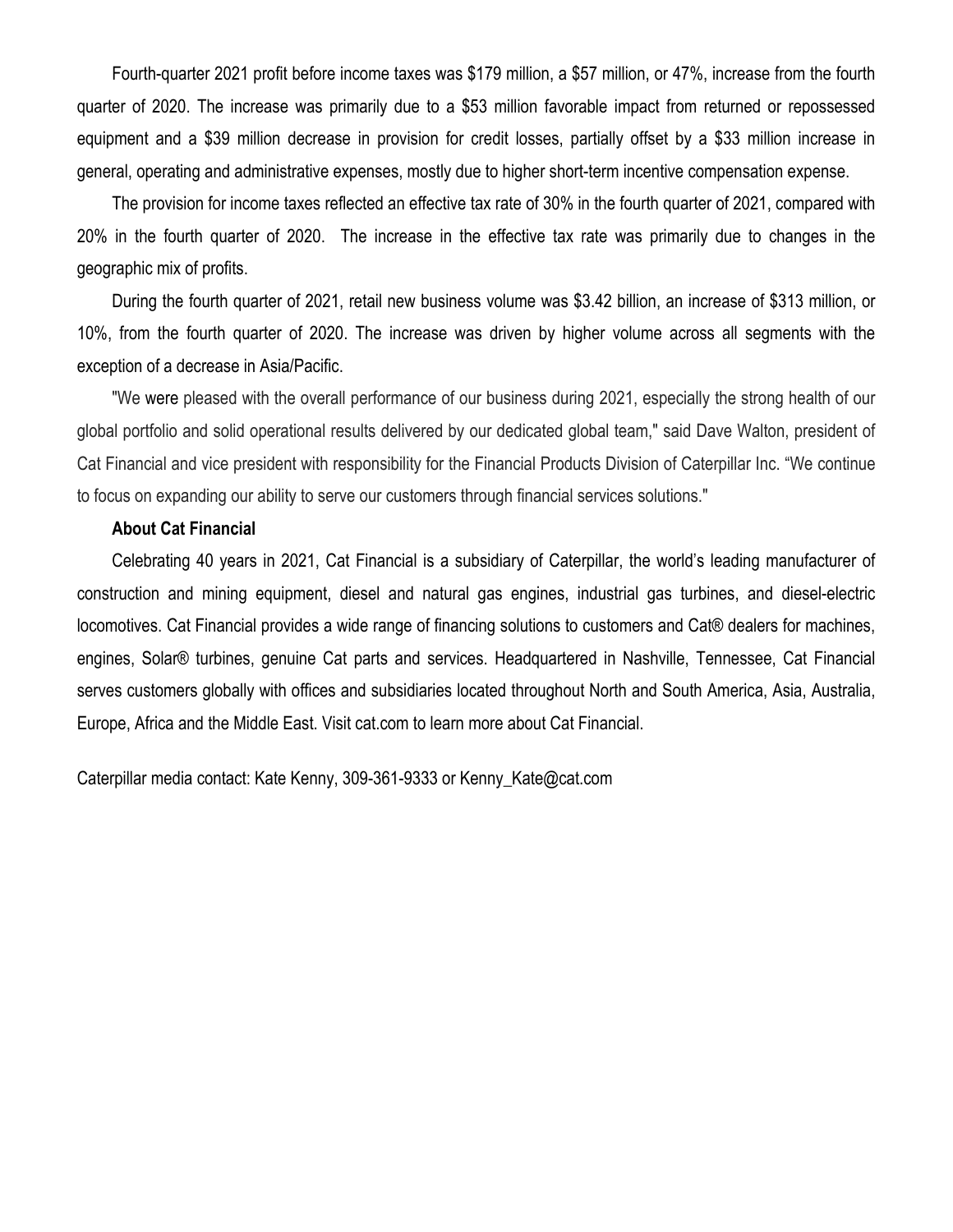# **STATISTICAL HIGHLIGHTS:**

# **FOURTH-QUARTER 2021 VS. FOURTH-QUARTER 2020 (ENDED DECEMBER 31)**

(Millions of dollars)

|                                                                    |    | 2021   | 2020     | <b>CHANGE</b> |
|--------------------------------------------------------------------|----|--------|----------|---------------|
| <b>Revenues</b>                                                    |    | 643    | 616      | 4%            |
| <b>Profit Before Income Taxes</b>                                  |    | 179    | 122      | 47 %          |
| Profit (excluding profit attributable to noncontrolling interests) |    | 122    | 96       | 27 %          |
| <b>Retail New Business Volume</b>                                  |    | 3.422  | 3.109    | 10 %          |
| <b>Total Assets</b>                                                | S. | 32,387 | \$31,991 | 1%            |

# **FULL-YEAR 2021 VS. FULL-YEAR 2020 (ENDED DECEMBER 31)**

(Millions of dollars)

|                                                                    | 2021   |    | 2020   | <b>CHANGE</b> |
|--------------------------------------------------------------------|--------|----|--------|---------------|
| <b>Revenues</b>                                                    | 2,562  |    | 2,550  | $-$ %         |
| Profit Before Income Taxes                                         | 695    |    | 434    | 60 %          |
| Profit (excluding profit attributable to noncontrolling interests) | 505    |    | 293    | 72 %          |
| <b>Retail New Business Volume</b>                                  | 13.097 | S. | 10.759 | 22 %          |